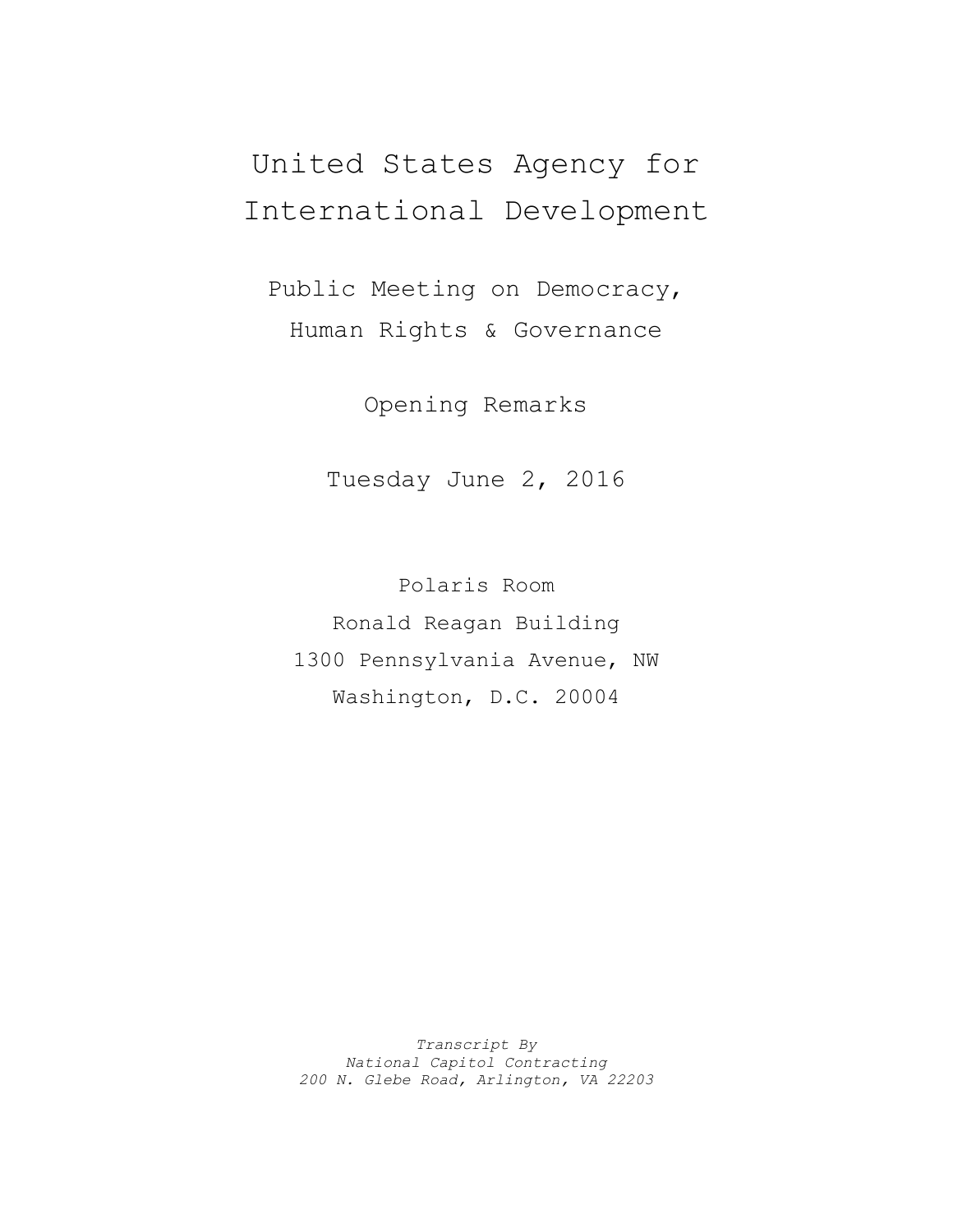## INDEX OF SPEAKERS

| B                 |            |
|-------------------|------------|
| Bourgault, Jeanne | 16, 18, 23 |
| L                 |            |
| Leslie, Jack      | 3, 23      |
| S                 |            |
| Smith, Gayle      | 3, 5, 6    |

JACK LESLIE: Hello, everybody. Welcome. What a great turnout. I'd like to think that maybe it's the first time Gayle has been at a public meeting event, but do you think that's why we're getting this crowd? No? Is it –

GAYLE SMITH: They generally follow me around.

[laughter]

JACK LESLIE: I think you're -- you're groupies [laughs]. Thank you, all, for coming and it is a great crowd. We're going to do something a little different today which I'll describe in a second, which should be fun. It's been a little bit of time,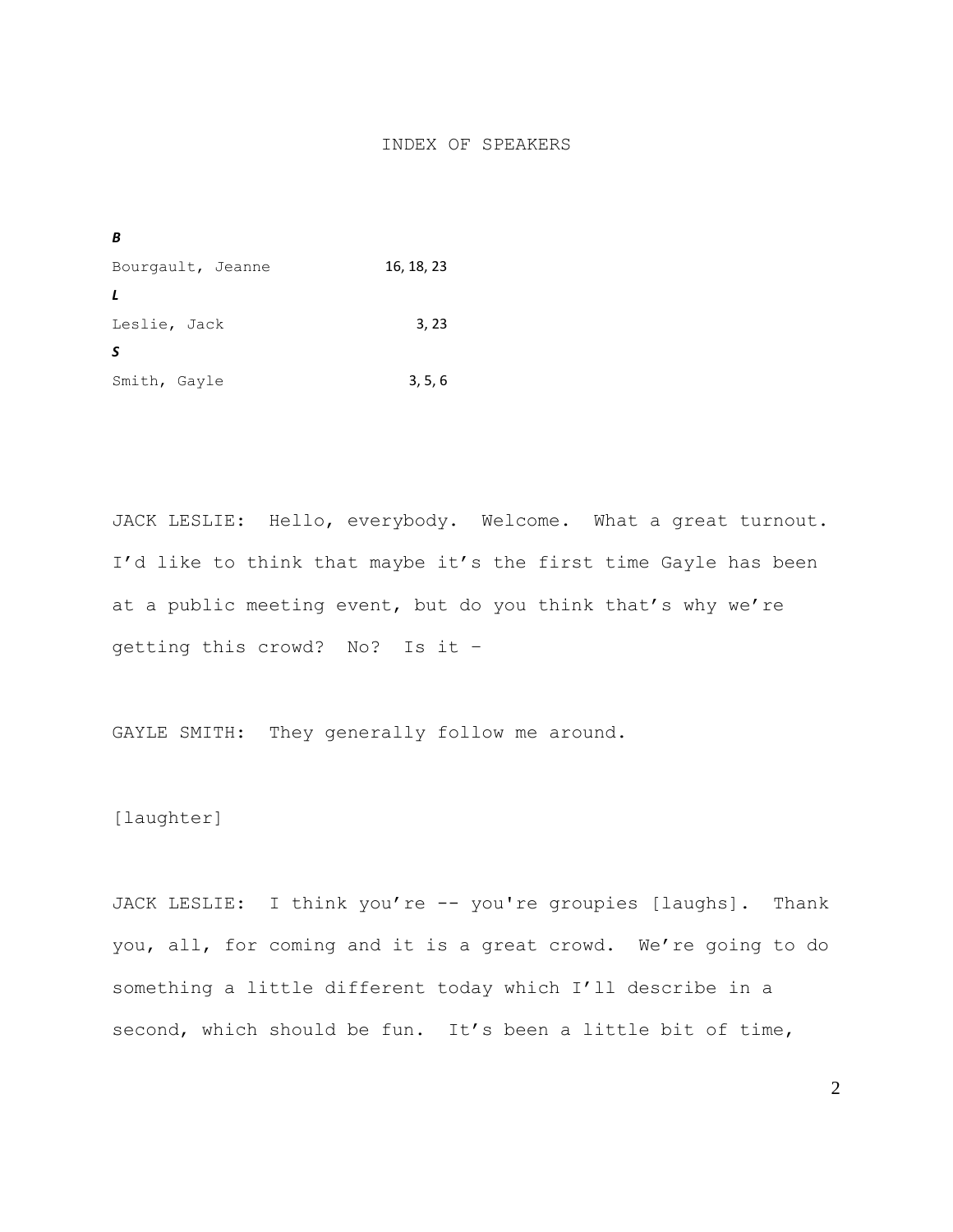probably too long since we last convened. As a public meeting we last had our -- the session I think in November of last year. A lot happened just before that that we commented on.

We, of course, had the adoption of the global goals in September and the global community reconvened again in Paris, as you know, to reach the landmark agreement on the global climate effort. We are now just on the other side and I think we'll hear from Gayle on this, the first ever world humanitarian summit. That was, as many of you know, four years in the making and really designed to begin to grapple with a very strained, to say the least, humanitarian system and to deal with the important issues of how we begin to equitably finance humanitarian needs. We're looking forward to a number of new opportunities in the remainder of this year. We've got the upcoming global entrepreneurship summit taking place in Silicon Valley later this month, where the work of USAID will be front and center and very -- and very, very important.

We are, all kidding aside, very, very lucky to have this agency now led by Gayle Smith; it's at such an important moment. She brings, as I think you know, such smarts and savvy and passion to this work. I think all of the work that went before her is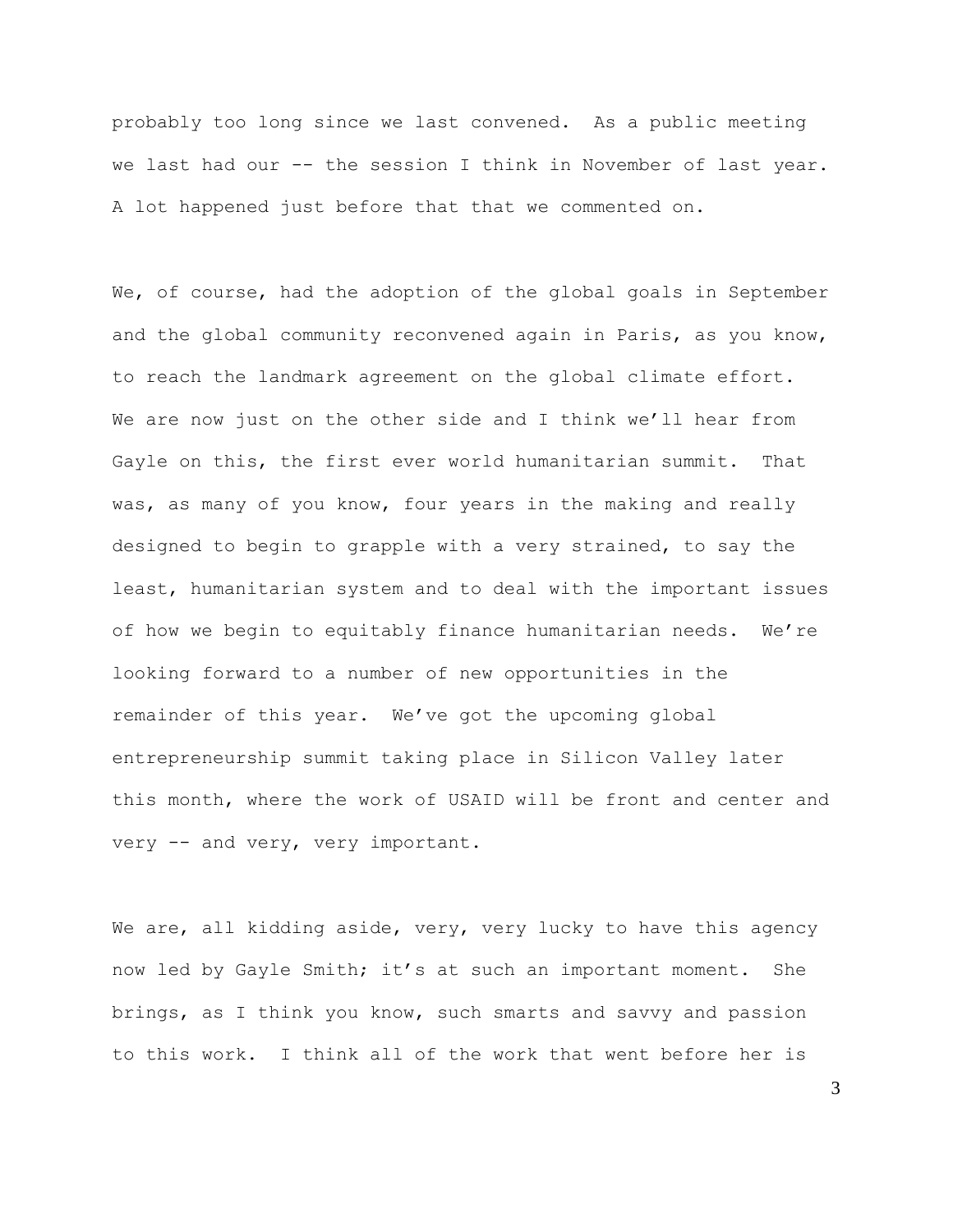now in such terrific hands as we now approach a transition period that's very important to all of the issues that all of us care about. One issue that I know Gayle cares deeply about and is going to be the topic of this meeting of course is the conversation around democracy, human rights, and governance and so today what we want to do is to focus on that. We want to take a sharper look at DRG and look and seek your counsel really in devising the best mechanisms to strengthen partnerships, innovation, and impact.

So in line with our sort of new development model, we have a little bit new a way of doing our public meeting today. Following this plenary session, where Gayle will give her remarks, we're going to break all of you out into three groups; Jeanne will explain how that all works as she is going to lead this effort. We're going to explore, as I say, partnerships, innovation, and impact in evidence in the DRG.

So you'll have a chance to give your perspective, either on a - maybe let me define what we mean by those: "partnerships" is of course how we can best structure these efforts to facilitate cross-sector collaboration and to integrate DRG principles across the different sectors. The second group, on innovation: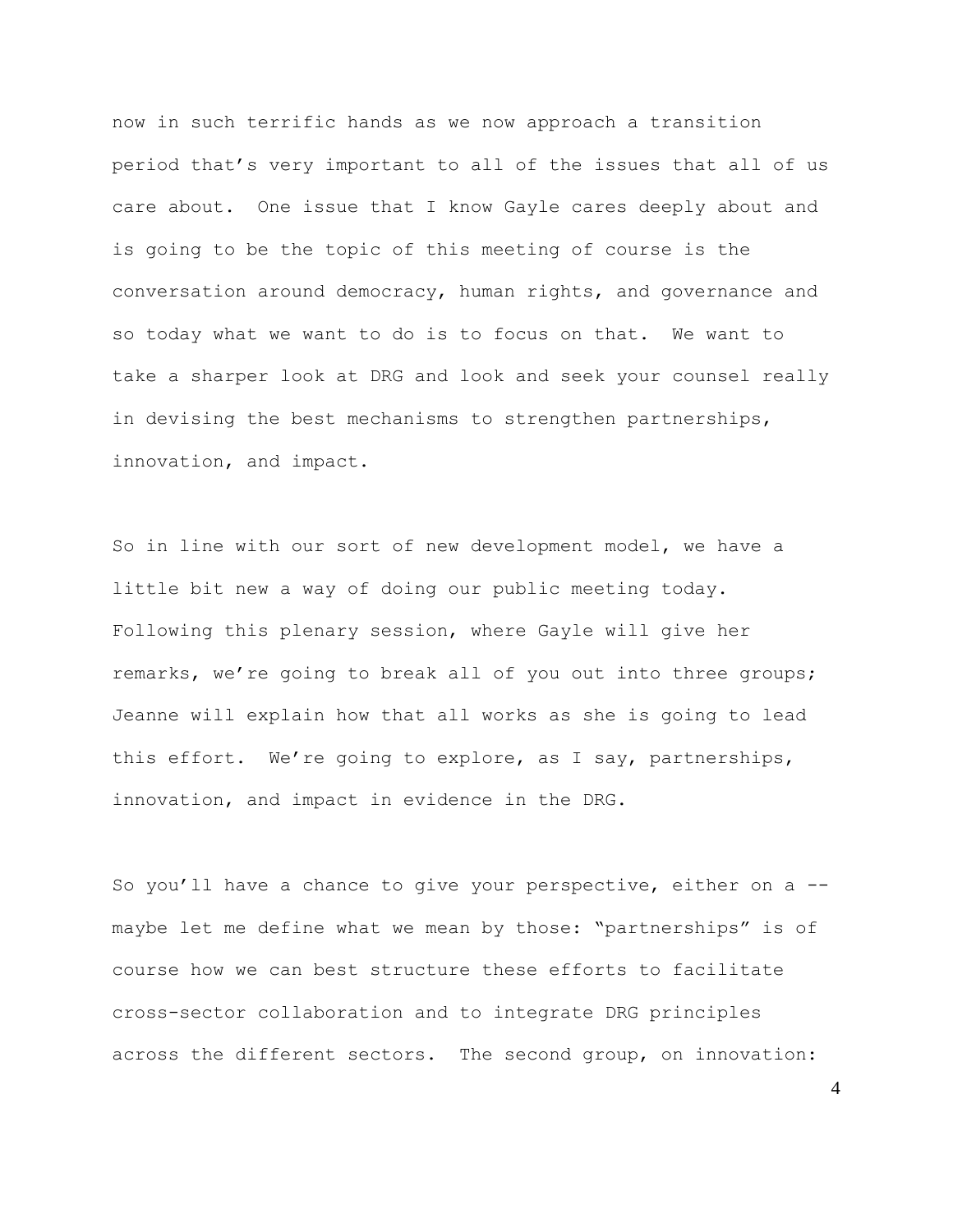what's working well, what needs improvement, good examples of innovations that are transforming development efforts worldwide in this space and then finally evidence and impact: that is how we can use evidence in feedback loops to improve programs.

So we're going to ask you to participate in that and then we'll have you come back and we'll have each of the group's report and have a quick discussion. So it's my real pleasure to introduce a good friend of mine and a great friend of this cause: Gayle Smith.

GAYLE SMITH: Thanks.

[applause]

GAYLE SMITH: Thanks a lot, [unintelligible]. Right, I'm going to come up here so that I don't speak in stereo, because I got this and that. Here, take this off. Yeah?

Thank you. Hi, everybody, and thank you very much for being here. We really appreciate you dedicating the time and your thoughts and experience to this and I want to thank the members of ACVFA and Jack. It helps us -- you know, it's very easy in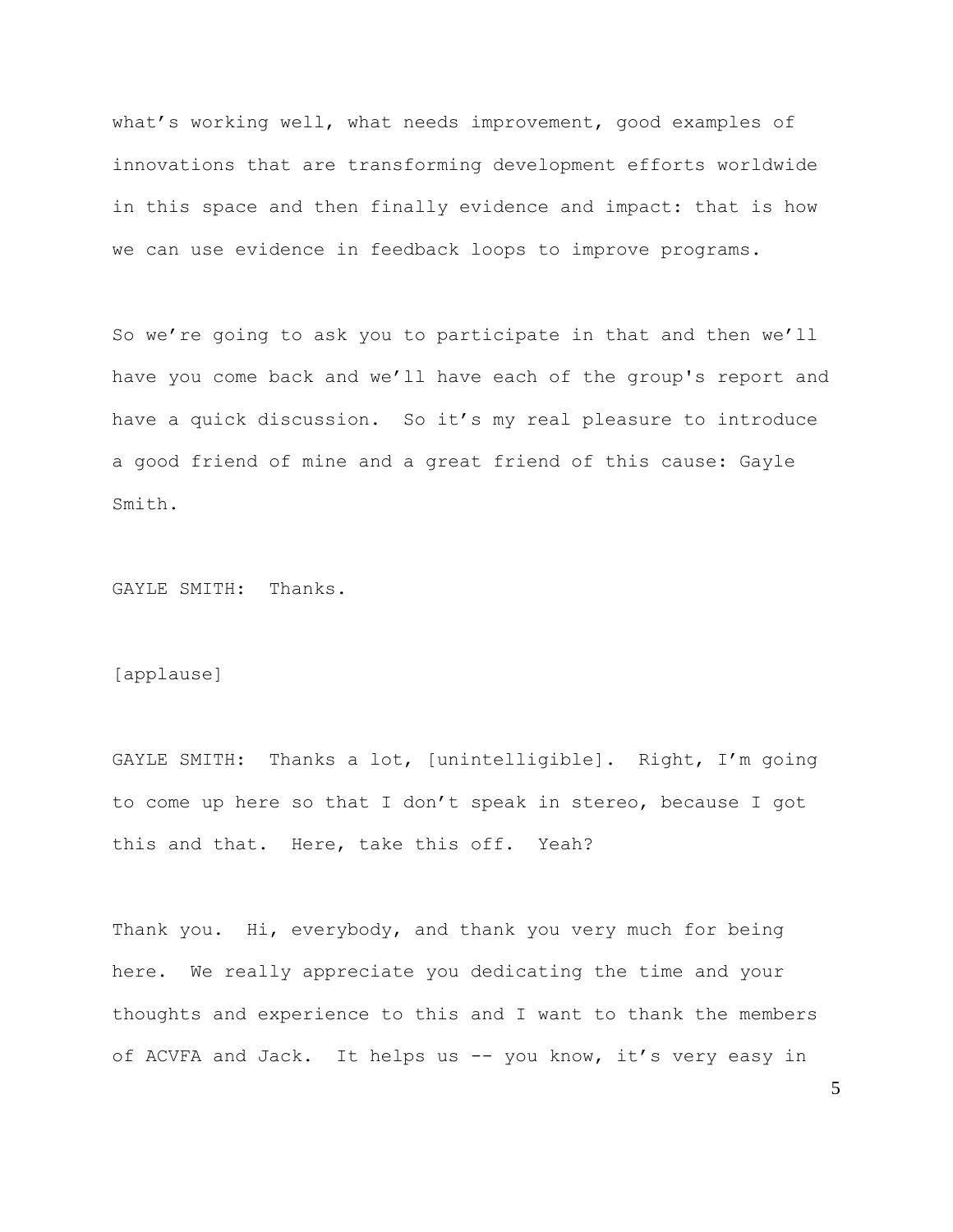this job to get focused on what we're doing -- there's a lot to do, a lot of it's great, a lot of it's hard -- and to get a little bit insular and sometimes I remind myself, "You really ought to get out more," and to have friends and colleagues on the outside that think about these issues, know about these issues, care about the mission of this agency, join with us from time to time is enormously helpful.

So first, thank you. Second, let me just say a little bit about where this frame of partnerships, innovation, and evidence came from and some of you may know this, but I'm finding things are coming a little bit full circle right now because what this came out of was the president's policy directive on global development and interestingly, there had never been one, which is really weird if you think about it. Now there has been one and some of the premises in that -- the goal was sustainable and inclusive economic growth. So that "sustainable" tells you something; the "inclusive" tells you something.

So to do that, DRG's got to be part of the fabric, right? We're not going to have something that's sustained over time and doesn't blow up and you're also not going to have something inclusive unless there's a deliberate effort to make sure that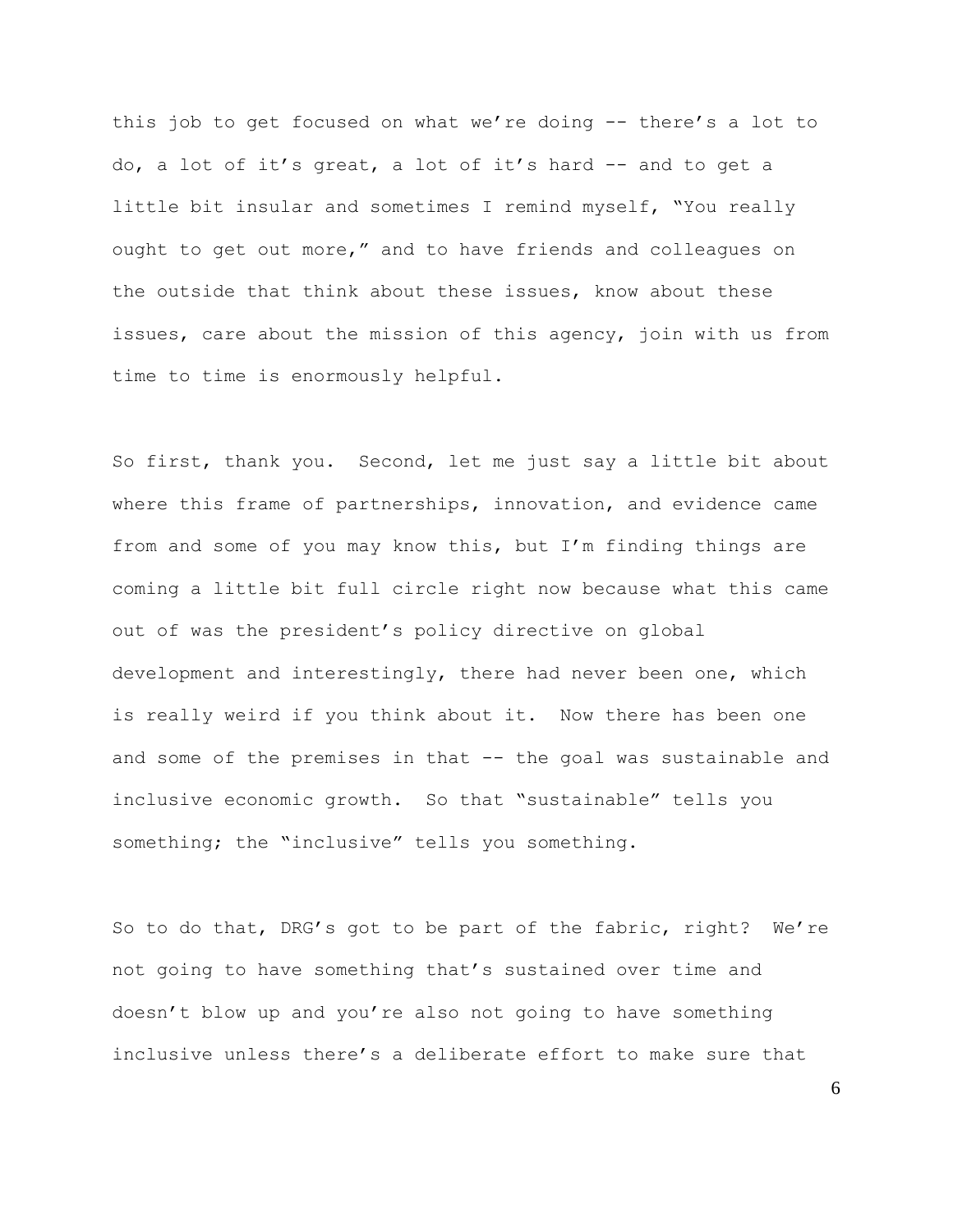the whole of society is participating, but then we spent a lot of time thinking about -- and the president pushed us on this - is how do we do a few things differently?

So on partnerships, what does that mean? We all have a lot of partnerships that we've had for a long time; where do we need to break out and make some new partnerships and make them differently? How do we rethink our partnerships with government and is it just central governments? What about local government, local administrative officials?

We have partnerships with NGOs, international NGOS, American NGO partners; what about civil society partners? How do we deepen those? The private sector, it's easy to look to; "Could you come fund this or fund this or do a special event with us?" How do you actually partner with them? Universities, academic and research institutions, something we've built up alone. What's a partnership, not an individual project, but how do we actually join forces with other partners so that we're bringing more partners to the game, but also challenging ourselves on a regular basis? So that's kind of the thinking of partnerships: diversify and deepen.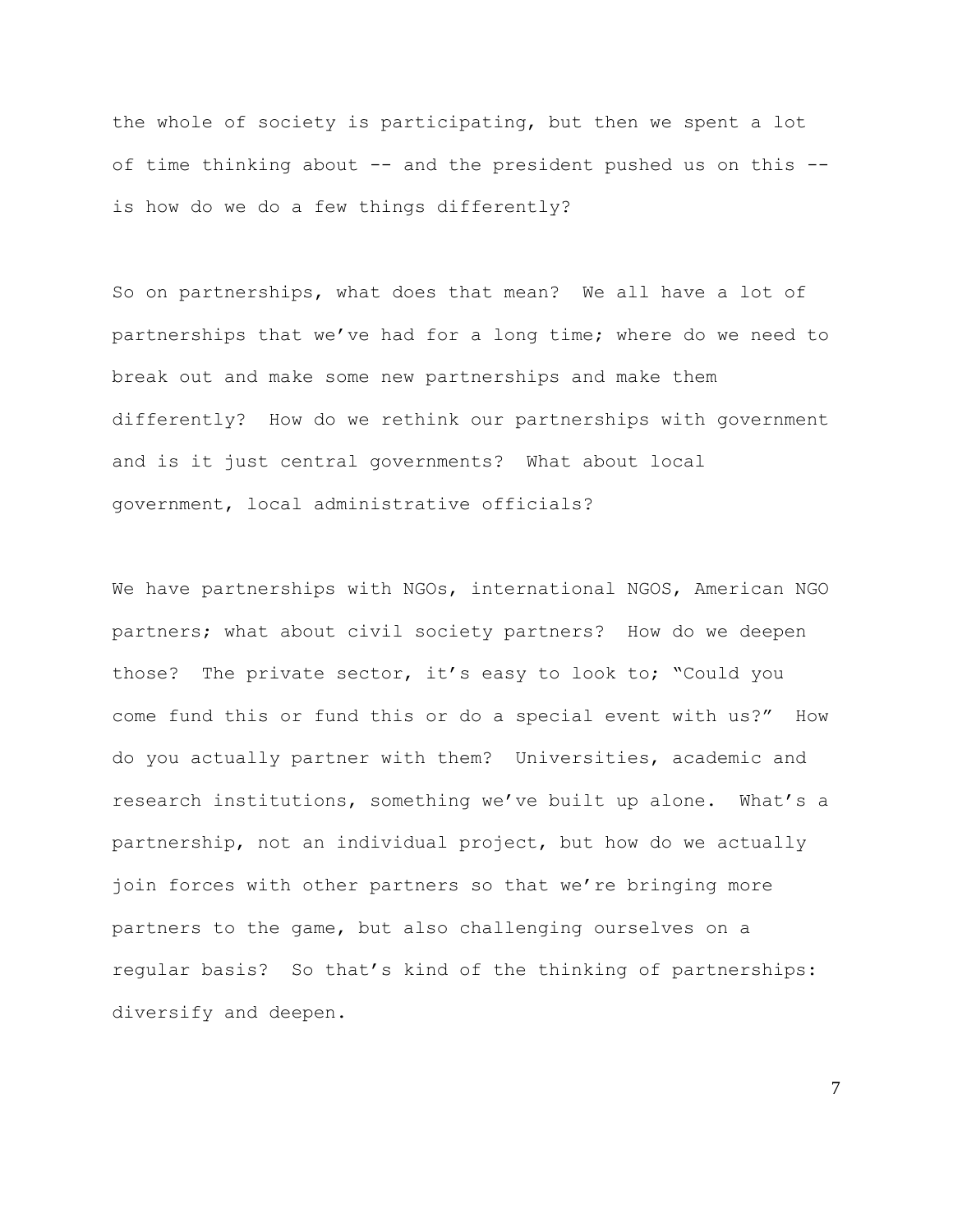Innovation is many things. Now on the one hand it has meant - and what we've seen and realized not just at USAID, but across agencies, is this embrace of two things. On the one hand, this notion of innovation -- I don't just do the same thing all the time, right? Keep thinking, going back to what you learned and what you know and ask yourself: is there a different, better, newer way I could do this?

Second, it's thinking about what the tools are of how we do our business. So whether it's on the financing side, some of the gains we've seen on developments in technology, what are new tools that we can create as, what I think were originally thought of as unconventional solutions, are increasingly becoming more commonplace, solutions that might not be the thing we always default to? So how do we really push ourselves to do that?

Evidence was a big feature of the study that preceded the signing of the PPD and then the actual implementation of the PPD over the last few years and again, on the surface, but I think what we were pressing for and what the president pushed us on is that development is an aspiration, but it's also a discipline. There are actually things we can study and know and the more we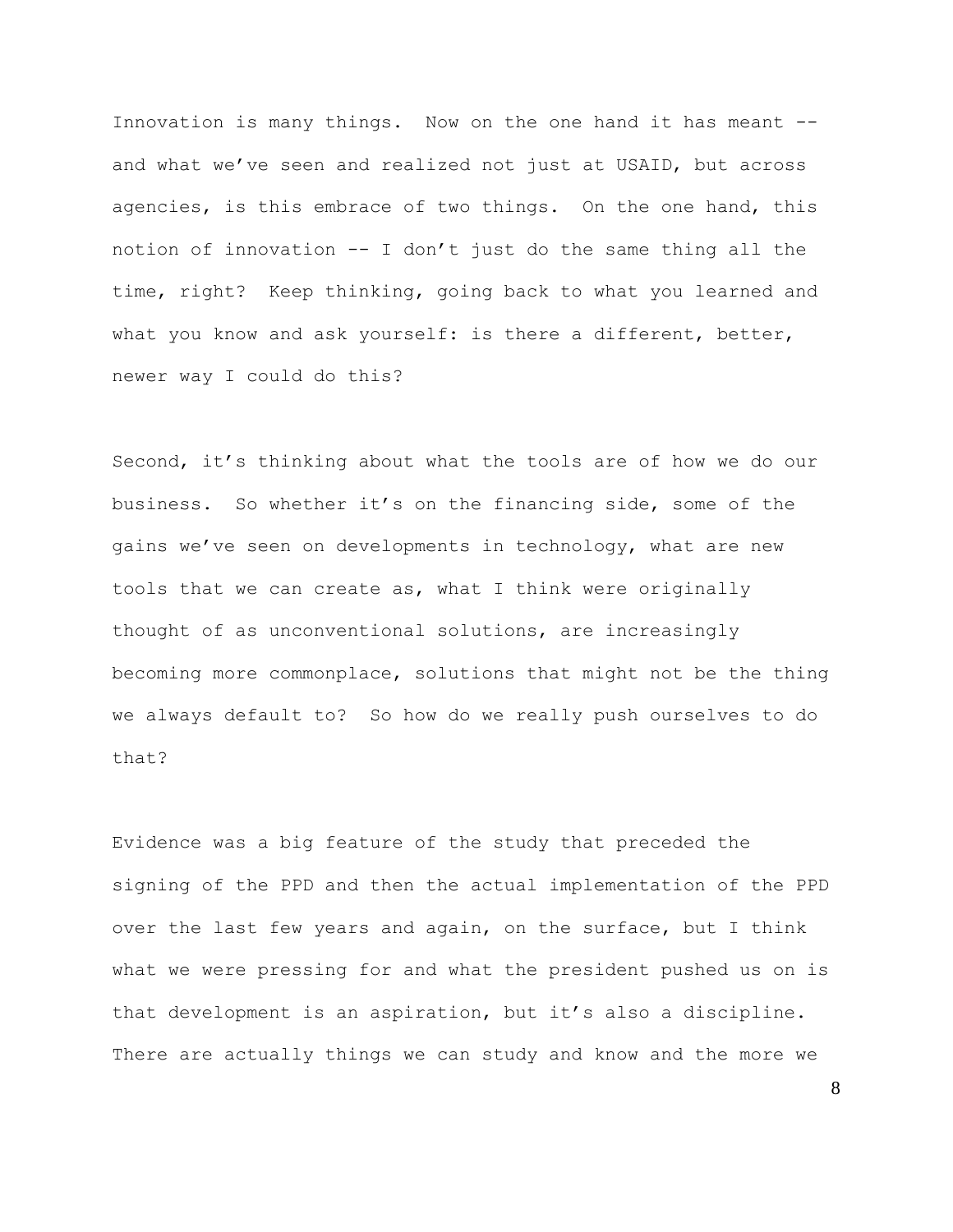avail ourselves of the evidence, the wiser our decisions will be and I think it's especially important in this field, because this is a field about which we all have a lot of passion and it's pretty easy, I know, I've done it myself, to think that the strength of my passion and opinion is sufficient to mean it must be true.

## [laughter]

Right? So having the ability and the discipline to take a step back and say, "Is that really true," I think improves the work that all of us do and this is the sector in which it's the hardest, it's hard to measure. It's a lot easier to measure where you're getting on TB or malaria or getting girls in school or even retaining adolescent girls in school than it is to measure in the DRG space, but how do we bring more evidence to the mix? So part of what we want to ask you to do is think about these three things and how do we apply these and what might you advise us, suggest to us, say, "You're really on the wrong track here; you need to go this way and not that way." I'd throw two other things into the mix, if I may, just to ask you to think about and if they're helpful, use them; if not, discard them.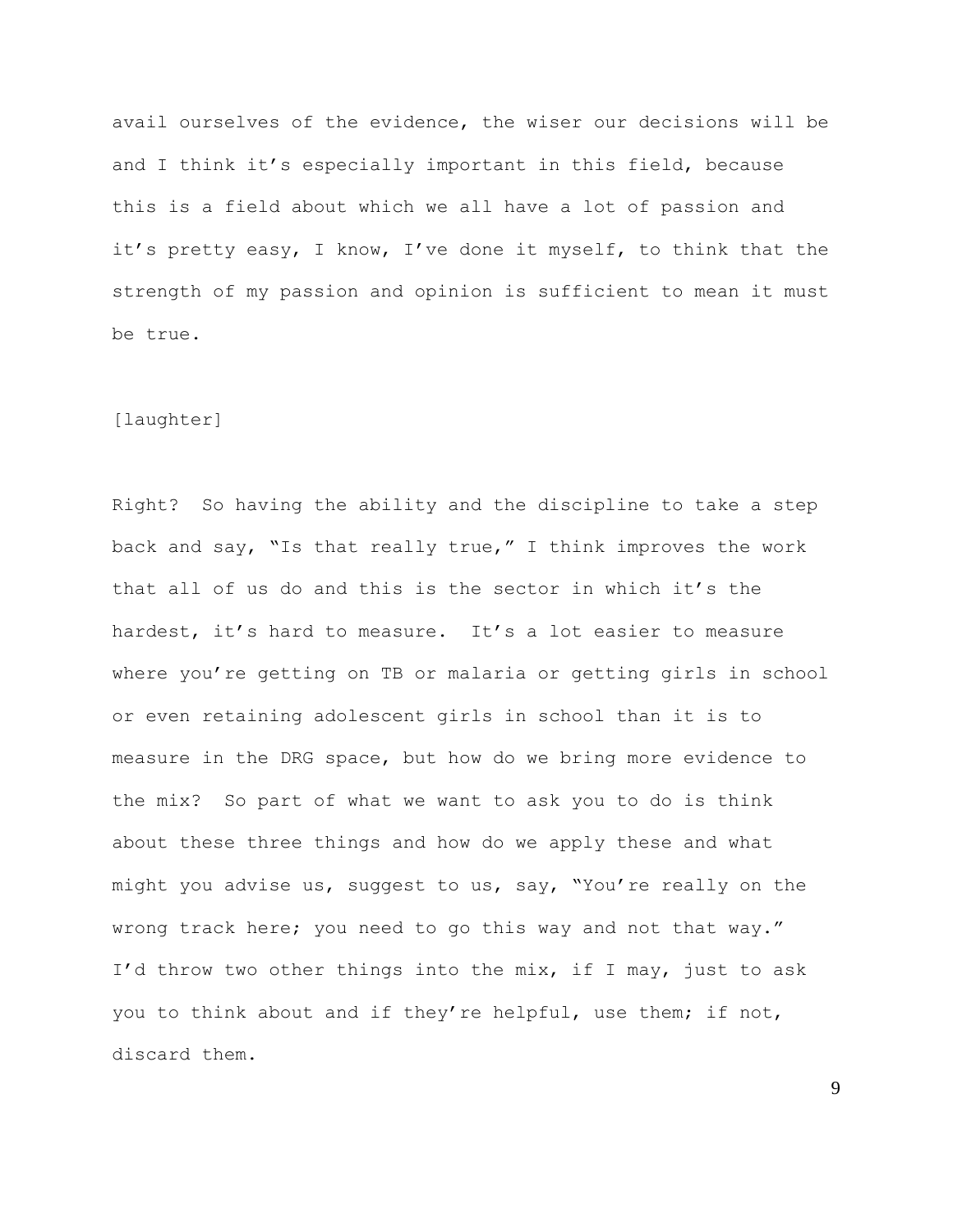One is: What's the moment that we're in that we're thinking about democracy, rights, and governance, and I would describe it in a number of ways. I think on the -- on the one hand, on the plus side of the column, it is a moment where we are seeing extraordinary development gains, some of those propelled by assistance, some of those propelled by a newfound political leadership in a lot of countries, some of that propelled by citizens, but remarkable gains, more evident in the areas that we can measure than in those we cannot, but you see it on the side of growth, you see it in health, you see it in education, you see it in agriculture. So that's a plus side; there's an increasing body of evidence about what works and that the kind of change we all believe in can be realized.

The second is: There are an increasing number of tools on the table. With respect to capital, I think we're past the moment where the assumption is that development is an enterprise financed entirely by foreign assistance and an understanding that there is also private capital, there are domestic resources. There are the kinds of innovations that have come to the forward to date that are kind of force multipliers, that are other tools. There are different pathways; we're seeing a lot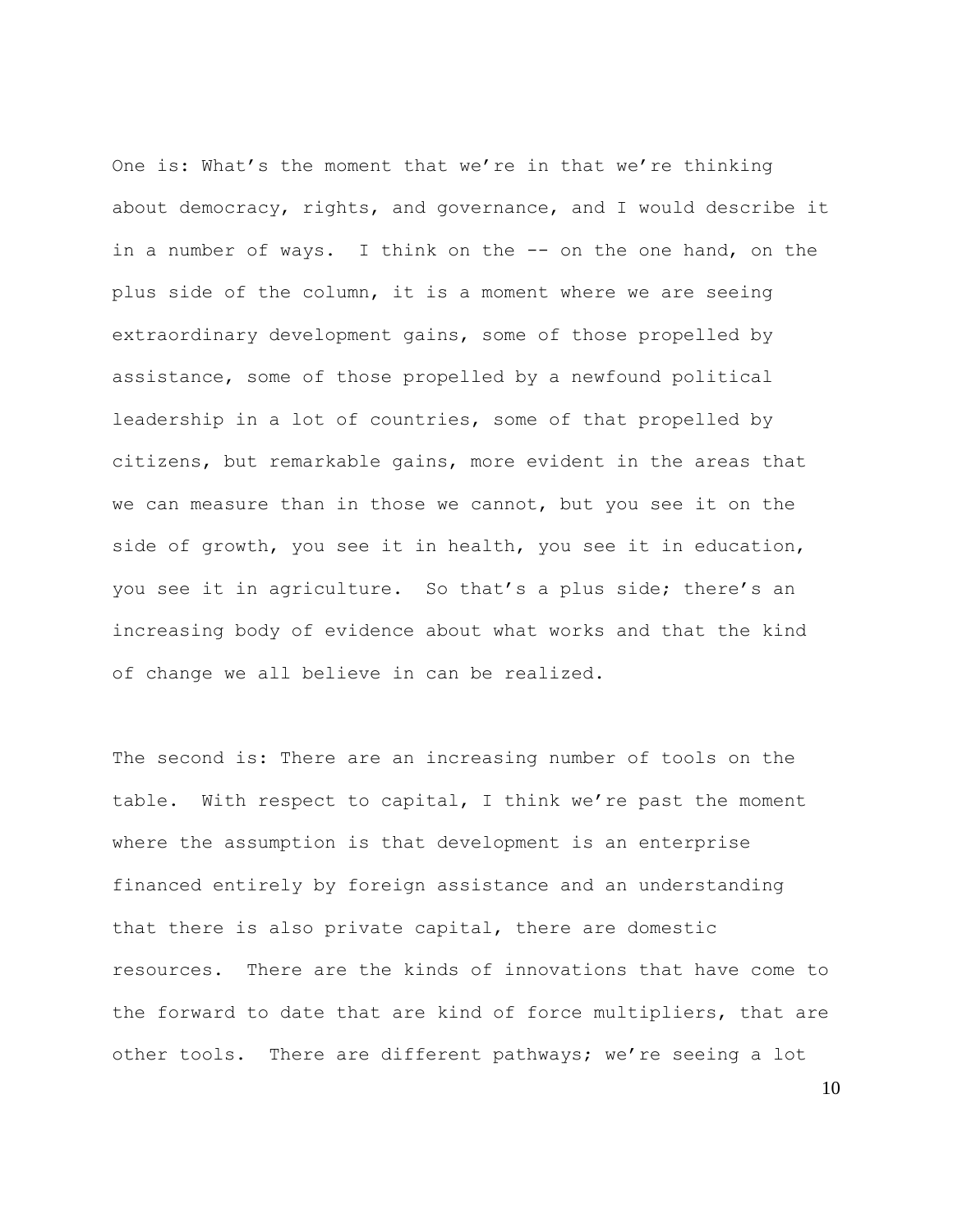of countries around the world that have made development gains, they all didn't necessarily get there by going down exactly the same path, but what that means is there's a very rich menu of tools and approaches available to us that I think we didn't have in the past.

Then there's the flipside. So there's one in the middle, which is I think we're in a period of rather extraordinary transition. If you look at countries in transition in one direction or the other, there are some countries -- and I suspect those of you that follow DRG issues have a good list in your head of those- that might be going in the wrong direction. There are others that are in a moment of hope; it may be the end of an authoritarian era; it may be post-conflict; it may be a glimmer of hope when there's breathing space for people. That's an opportunity and a challenge, but particularly with respect to DRG I would ask you to think about that. Those transitions are key strategic moments of intervention and engagement. I think that's a feature of the landscape and one that's going to dominate.

The last is: we're in a period of crisis and I think new kinds of threats and challenges. We've got more and more complex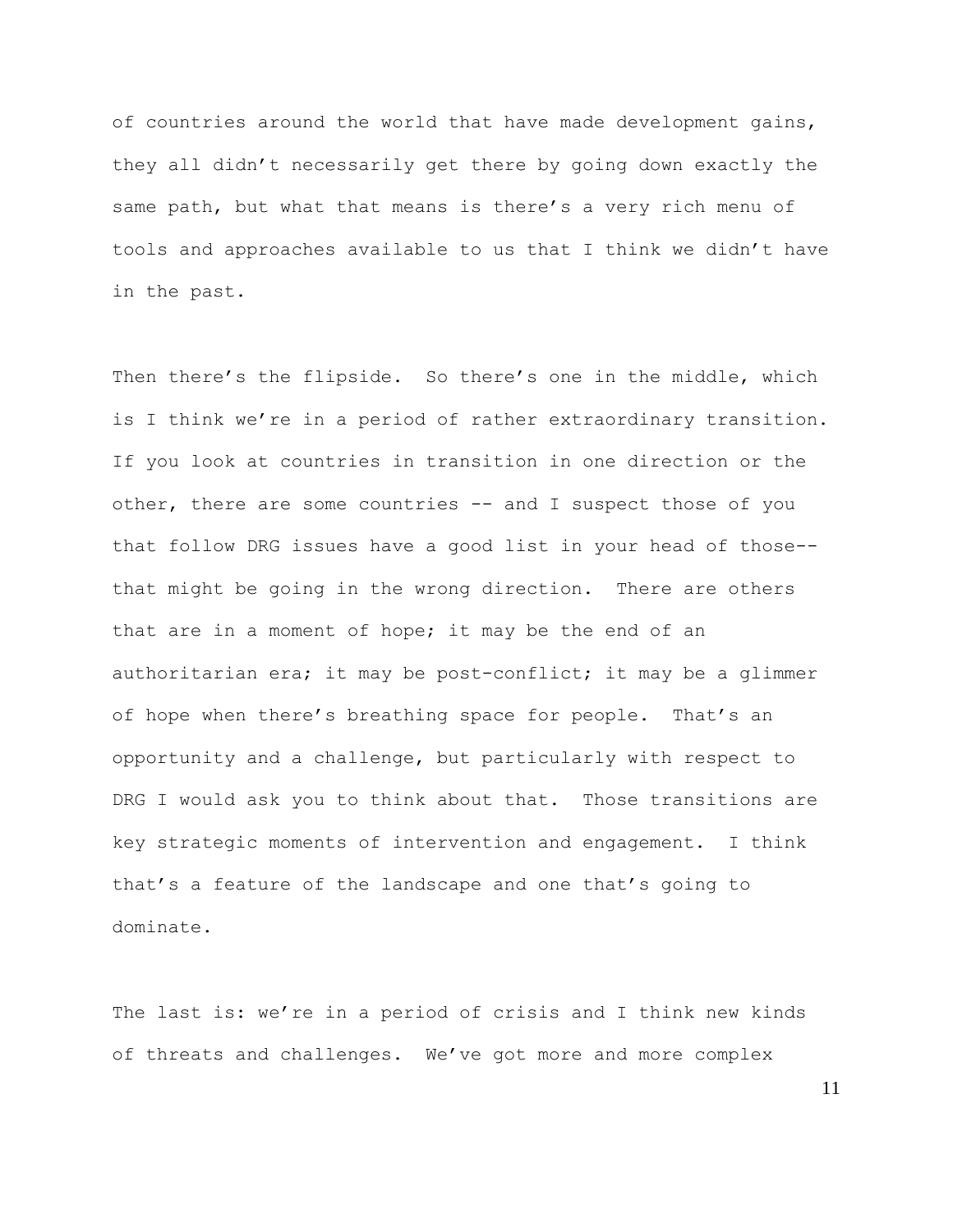humanitarian crises around the world that at any time in recent history. We thought it was complicated enough with longrunning, really dangerous wars and then somebody thought "Let's throw an Ebola epidemic into the mix." It's unprecedented. How do we think about all these issues at a time when we have all of this turmoil? I'd like to leave you, as my third -- just kind of sharing with you some of the thoughts I have, some of the questions I think about when I think about DRG: How have we approached it? How are we approaching it now? What are some of the things we need to think about as we go forward?

One, I think we're all aware of the trends in closing space for civil society. I think there's a question about how we recalibrate our efforts to respond to that, but what's our counter-argument? How do we tell the story about what it looks like, feels like, means, translate into if you have a vibrant civil society? Respectfully I think we, and I include myself in this, are really much better at pointing to the dangers of closing space for a civil society than we are at demonstrating what does the alternative look like; how do we get that out there more and more often?

Second, and this is a related point -- now, part of our job and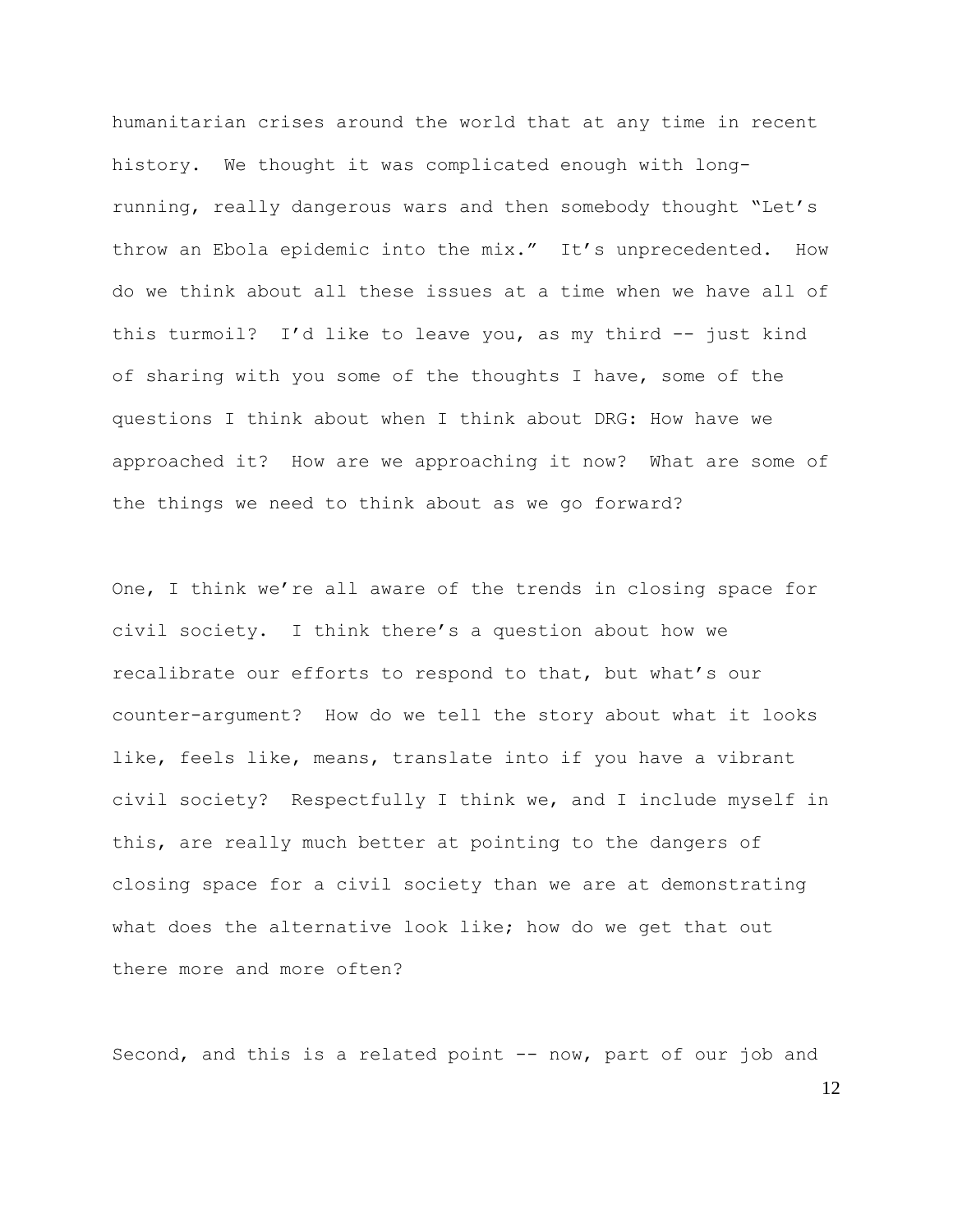it will continue to be our job as USAID and as an administration is to call out those circumstances where people's rights are being violated, where democracy is going off track or not being realized at all. Our other challenge and part of our mission at USAID is to think about: so what are you going to do about it? How do we think about partnerships, innovation, and evidence in terms of where are the openings, because again it's great to be on the right side of history, but our job is to see more countries that are better governed and more people who can avail themselves of the opportunities and rights to which we all aspire, so what are the openings there?

Third, I think we're seeing all over the world people calling for more responsive and accountable governments. I think we need to get behind them, but also not get ahead of them. Given the strength, the vibrancy, the creativity of some of the civil society movements and others we're seeing around the world, how do we elevate them and put them in the limelight and give them more visibility?

Fourth, and this gets to evidence point: I think we're all pretty good, at least I know I'm really good, at asserting that democracy is the best -- the best path forward. I believe that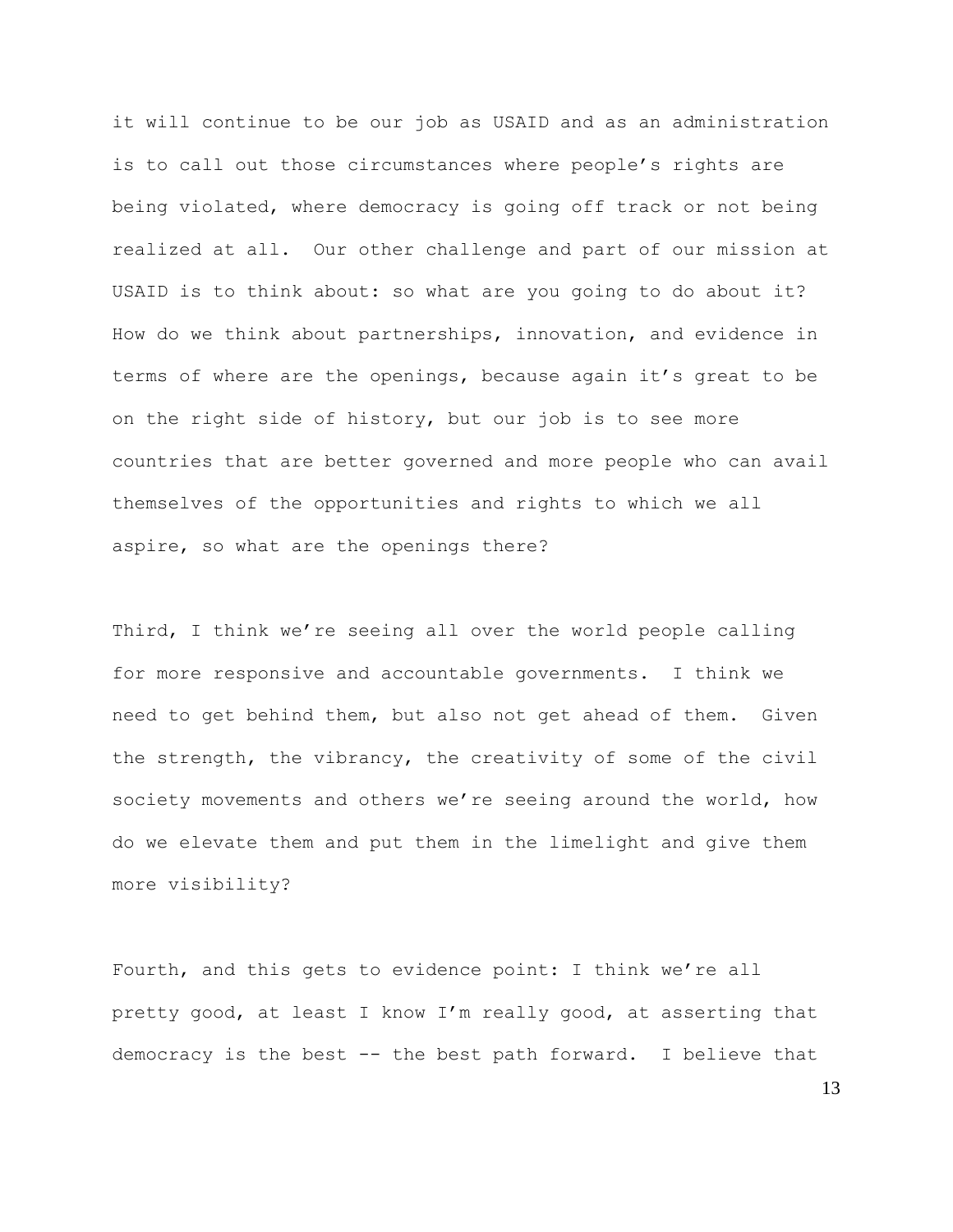passionately; it's what I've been privileged to live. How do we make the case with evidence that it is -- it is a strength of view, it's a principle and we should always articulate it that way, but what's the evidence behind this notion that if you have an open society where citizens can engage -- what do we know? Again, how do we pull evidence in and then the last thing and again, I think this is a huge opportunity: we've got an increasing number of voices out there who care about these issues and we've got a huge opportunity to diversify the coalitions we've put together to work these issues and I'll just leave you with a thought.

I look at something like the Open Government Partnership which we launched with seven other governments in the first term; it started with eight governments, it is now 69. There are thousands of commitments, summits every year; there is an energy, a vibrancy, and a dynamism that has emerged from the simple concept of open government and of governments acting to forge these national action plans, but have accountability from civil society that has yielded a constructive, very frank, often critical dialogue between governments and civil society and enabled -- and spurred governments to govern more openly. I think one of the reasons that worked is that the founding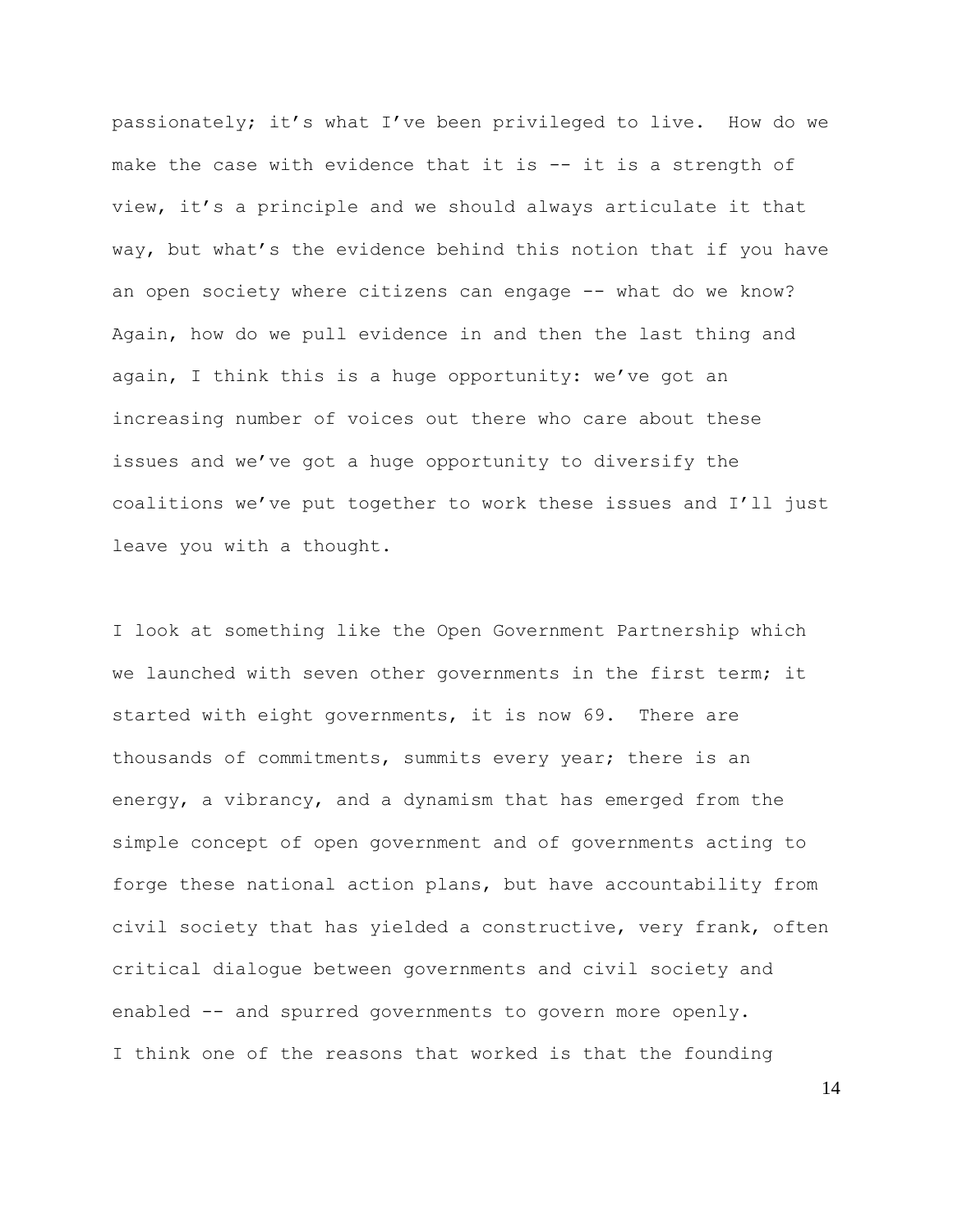members was an odd constellation of countries. It was the U.S., the U.K. and Norway, South Africa, Mexico, the Philippines, Indonesia, and Brazil.

So you couldn't say  $-$  it wasn't the G7, it wasn't the donors, wasn't the BRICs, wasn't the G-77, it wasn't any one region and I think the mere fact that it was a diverse coalition made it less possible for anybody to brand it as some plot by somebody to tell somebody else what to do. So I'd ask you, as a last point, to think about, in terms of partnerships and all the things we do, how do we think about diversifying the coalitions that we marshal to do this work?

With that, I'm going to turn over to the chair of our working group who walks the walk and talks the talk: Jeanne Bourgault from Internews, which is an organization, as I think many of you know -- has been a real champion in this field for a long time. We were just reminiscing in some horror at how long we've been at this, but to great effect. So with that, I want to thank you again for participating and taking the time out of your schedules, we really welcome what you're going to provide -- and turn it over to Jeanne.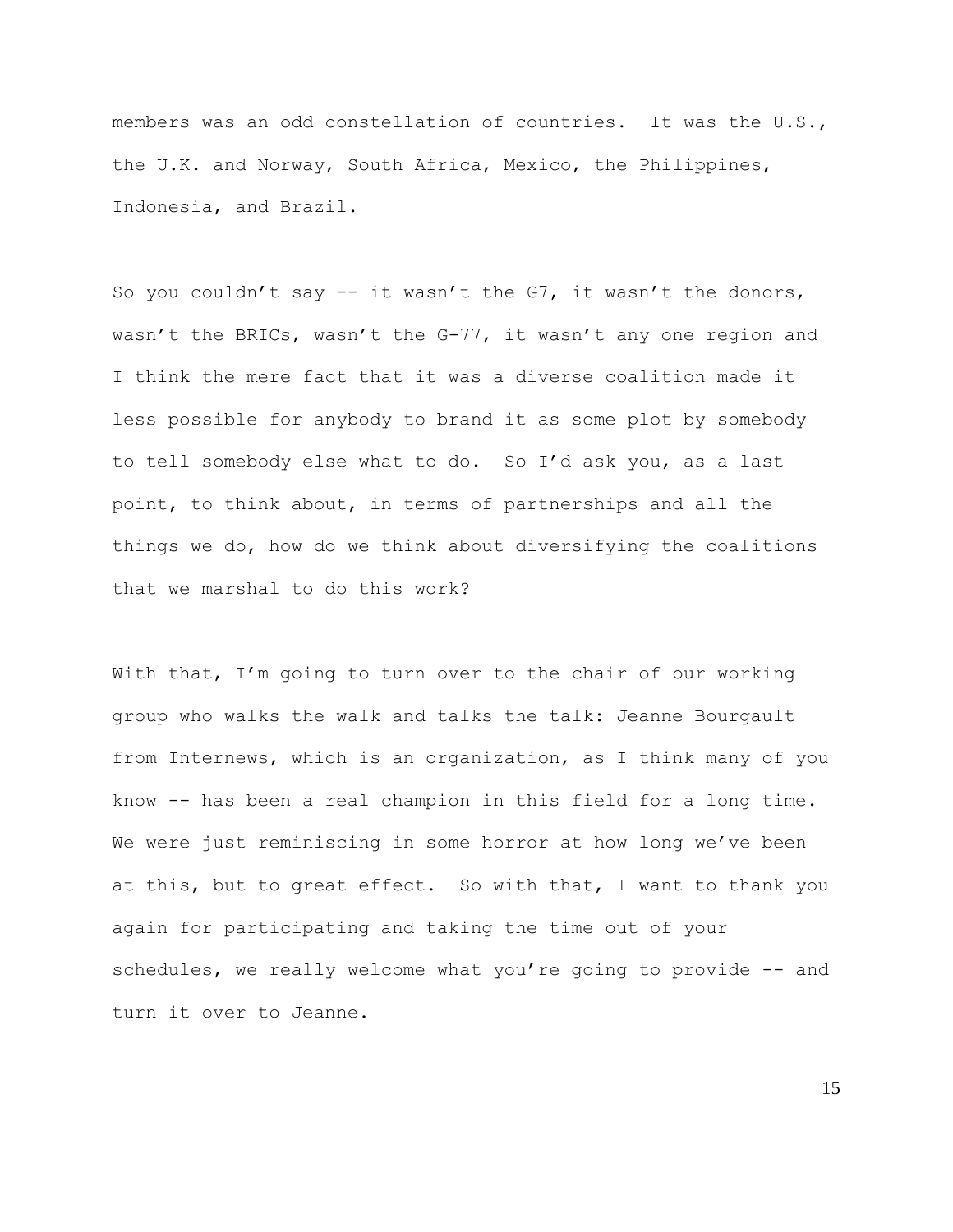JEANNE BOURGAULT: Thank you.

[applause]

I'm going to stand up, too, mostly because I can't see a third of the room, so I'm happy to be able to stand up here. I just want to say that the goal of our work today is -- the working group for the DRG programming met for the first time last week. I was elected chair yesterday –

[laughter]

-- so what we're really trying to do is open up the conversation as Gayle outlined, but we really want feedback from you all on these big questions we're trying to explore, really sort of providing USAID with input on applying the new models of development to the DRG sector. Our working group is going to be meeting over the next couple of months; we hope to provide some recommendations in the early fall.

One of the reasons I was elected to be on the working group is that some of the working group members reminded me that I've been on both sides of the equation. I actually started my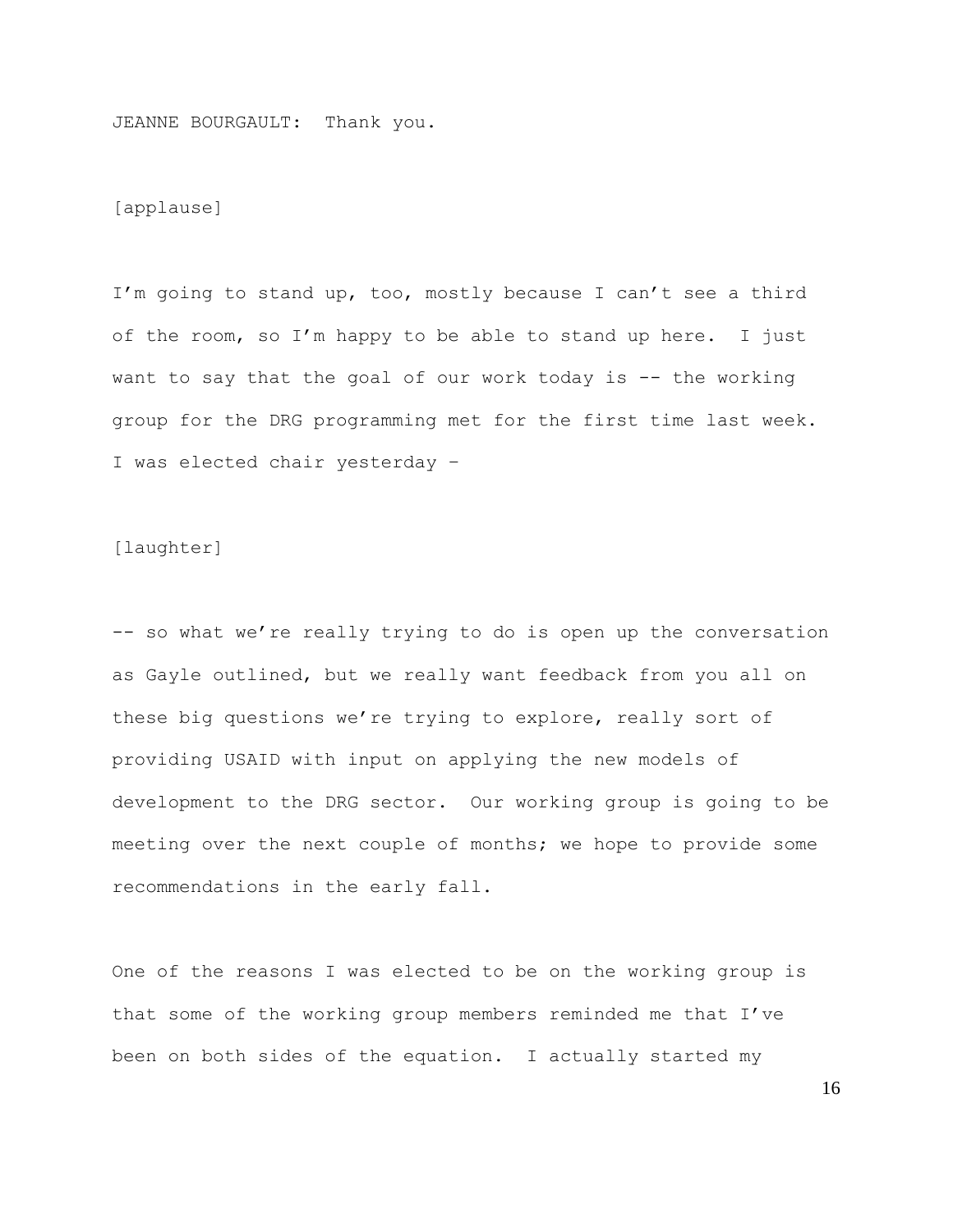career in the democracy sector at USAID, so taking this on is deeply gratifying, looking over -- well over -- well over two decades, but 23 years ago I flew to Russia to help start the USAID mission in Moscow and it was an incredibly heady time. We had the first democratic parliamentary elections, the first presidential elections; we had coups, we had bashes, we had communists; everything was there to make it really, really fun for a DRG officer –

## [laughter]

-- and we were awash with money and so that was -- it was just amazing, but even at that amazing time there were ways that we did our business that were deeply frustrating. I'll give you two examples of where I'm seeing what you all are talking about when you talk about the new model for development -- I have to look down on my notes on that, because it does not roll off my tongue, but your new model of development that we're thinking about here at USAID.

One was, despite all the resources we had, I was trying to do a small, little research project where I wanted to use a local partner to look at our programs and give me some feedback and I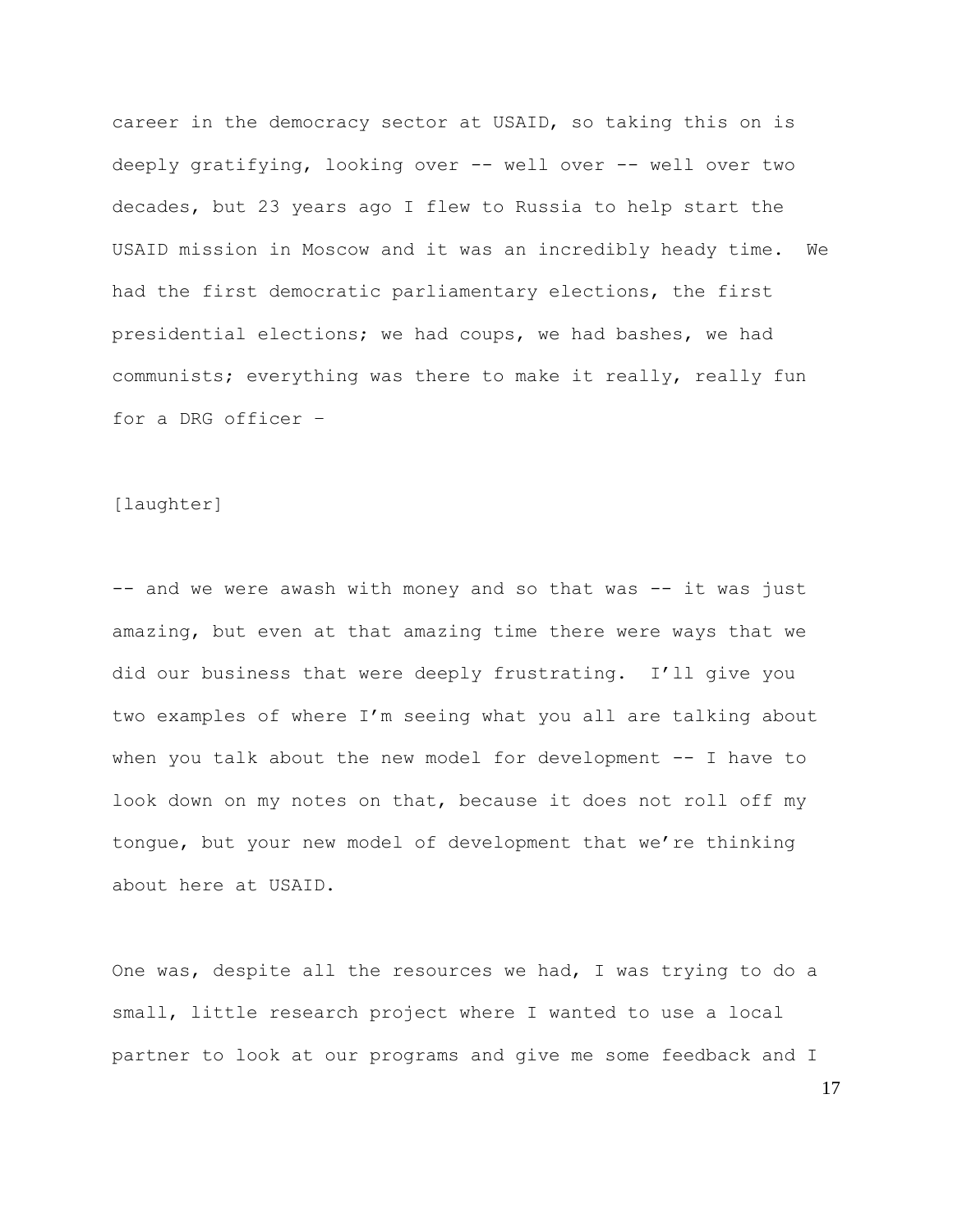was stymied at every level. I was stymied because I wasn't allowed to work with local partners in Russia at the time, I was stymied because the procurement process was so difficult, and I was stymied because the money was too little, given how much money we had to program. So I'm really excited about some of the innovation –

[talking simultaneously]

FEMALE SPEAKER: [unintelligible] money.

[laughter]

JEANNE BOURGAULT: [laughs] So much better, right? I'm excited to think about how we get more creative so those things don't happen. The second memory that I have when I look at what you all -- what's happening with this new models for partnerships, is the importance of local champions, the importance of that local engagement. We were -- one of the largest programs I ran was a rule of law program that was constantly challenged because there was a lack of a reform agenda, there was a lack of a champion for that program.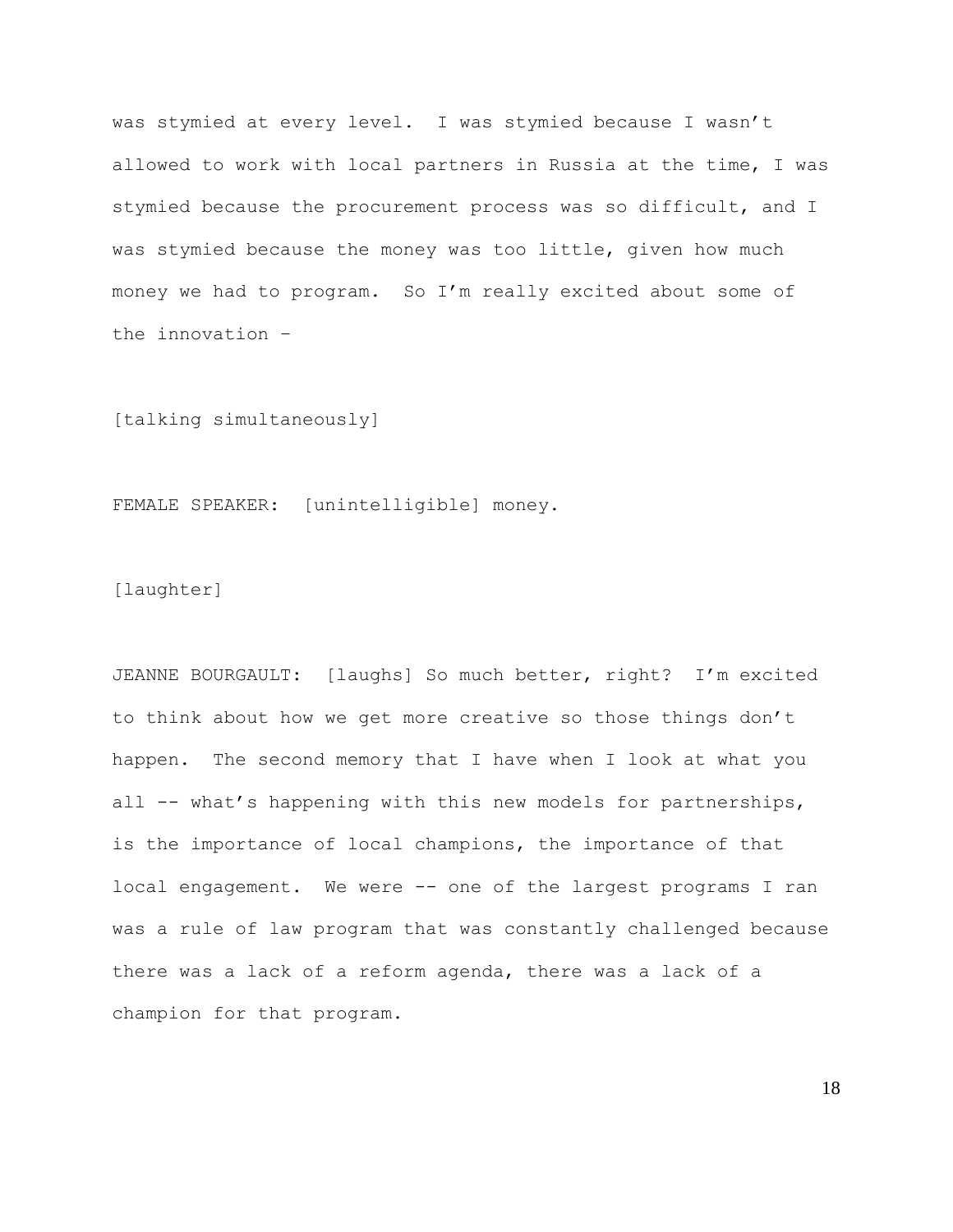A second program that I ran was working with entrepreneurs who were really, really keen to open up television stations around Russia. It was a wild success and it is why I landed where I did, but a small amount of resources, with the right entrepreneurs makes a huge difference and so those are I think the -- what you're doing here really captures those lessons.

So our working group is trying to tackle the questions that USAID is looking at, these new development reform -- these new models of development. There's sort of two big themes that I want -- I want to focus on when we think about those. One is the drivers behind these new models of development, the new resources that are in the field, all the technological innovation, all of these things, they're not always good for democracy and I think we need to remember that and as we think about it from a DRG perspective. Some of the new resources floating into the world are doing very bad things or difficult things.

In my small corner of the world, the Chinese investment in media across Africa is extraordinary and vastly outweighs anything that we can do and it isn't helping provide voice to our colleagues in Africa.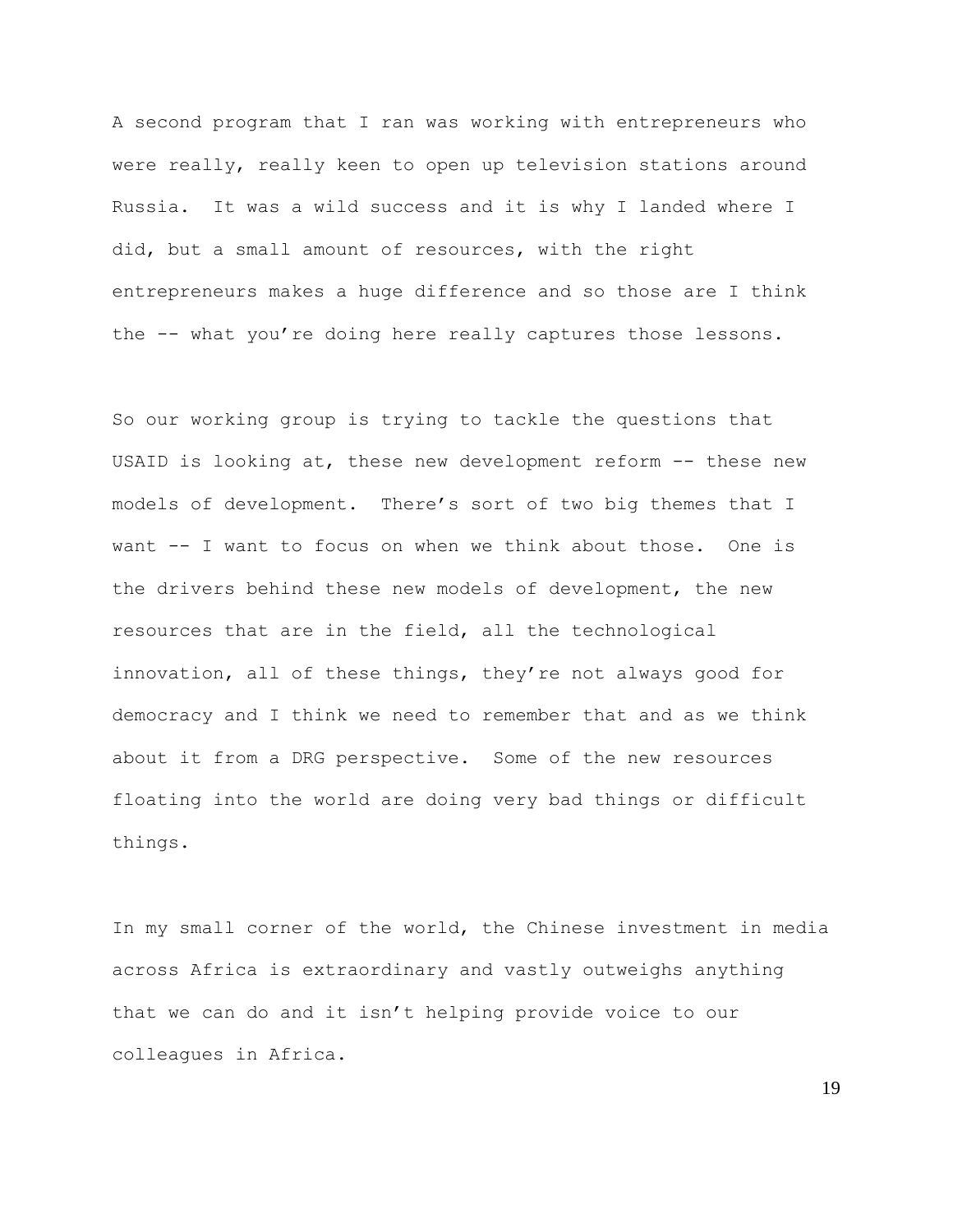The explosion of new technologies -- and we know the empowering power of those new technologies -- also are a force of danger and fear and harassment and surveillance, so we need to remember that the balance of these good things is also being balanced with other and while much of the technological disruption is really good, it's also disrupting the core institutions that we've relied on forever for democracy and so it's breaking everything that we've done for the last two decades open. So we need to remember that these drivers, while they're drivers of good, they're also drivers of challenge, particularly for this sector, but on a positive note I am really, really excited about these things. I think that the focus of what we're looking at today is really important for the DRG sector.

So on the -- on the concept of partnership: Partnership is in our DNA; partnership is everything we do. There's not a single DRG program that isn't about building the local capacity of partners and we can do it at the local level, the regional level, the national level. It is our DNA; we will be good at this; we have a lot to add there.

On the innovation front, I think that some people sometimes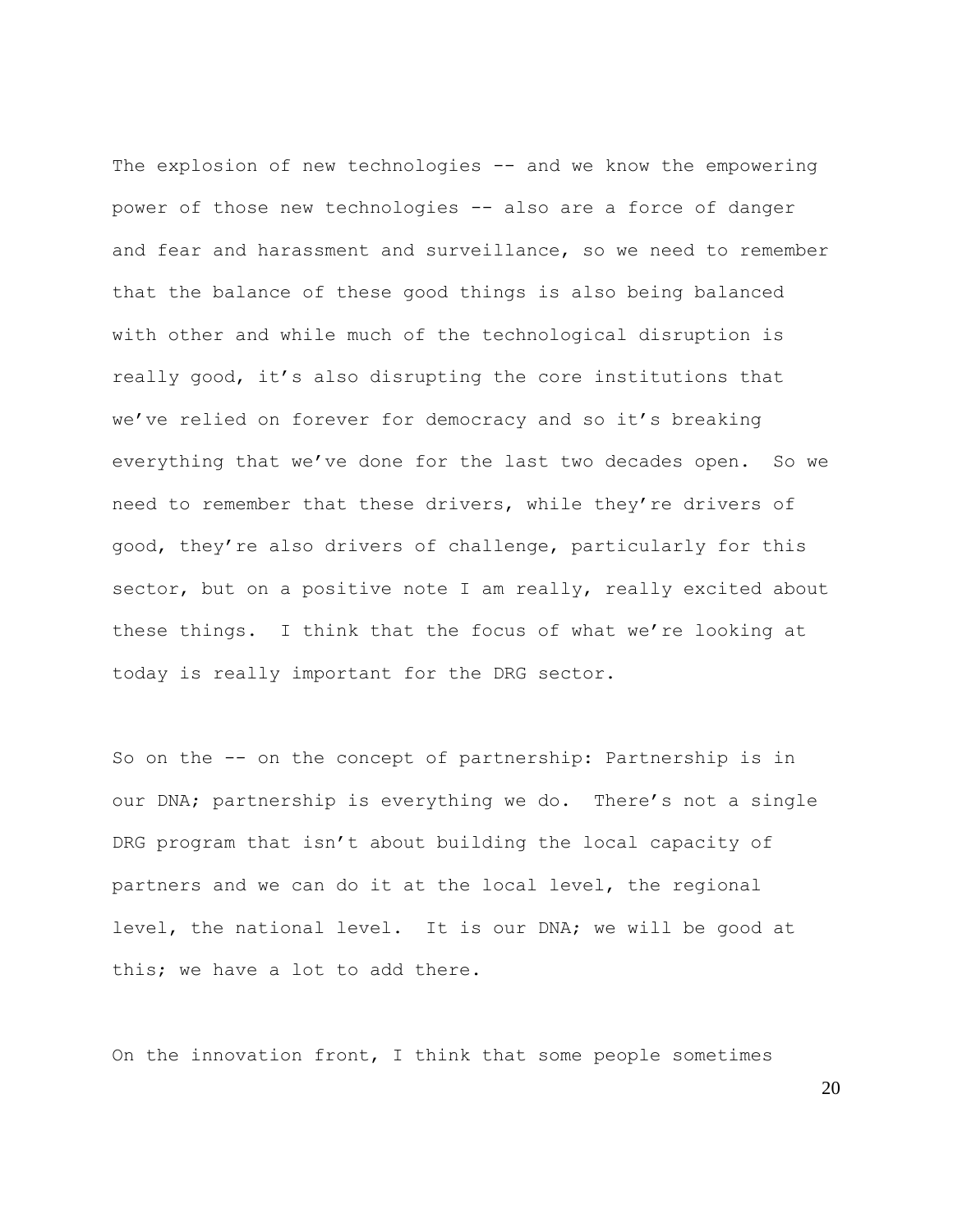think DRG's a little fusty, we sort of do our little institutional reform and don't have a lot of innovations happening, and that's completely untrue, as I think many of you in this room know. Anyone who's watched what NDI Tech is doing, you'd be blown away, any of you that look at what human rights activists are doing with video this days, any of you who are working on the internet space and the top notch, top notch programmers helping track and try to keep the internet safe knows that DRG programming is on the very, very frontlines of innovation. So I'm really positive that we can make a lot of good contributions here and then finally on the evidence base and thinking about feedback loops: Democracy is the ultimate feedback loop.

Everything that we do in democracy is providing that voice back to the conversations that we're trying to have, whether it's a balance of power between government institutions, whether it's citizen activism and independent media providing that government accountability, whether it's the ultimate feedback loop of an election box, this is -- this is the feedback loop, the ultimate feedback loop for all of our efforts, so it's so important that we're part of this. Today we are going to break into three groups to look at these three questions, from partnerships,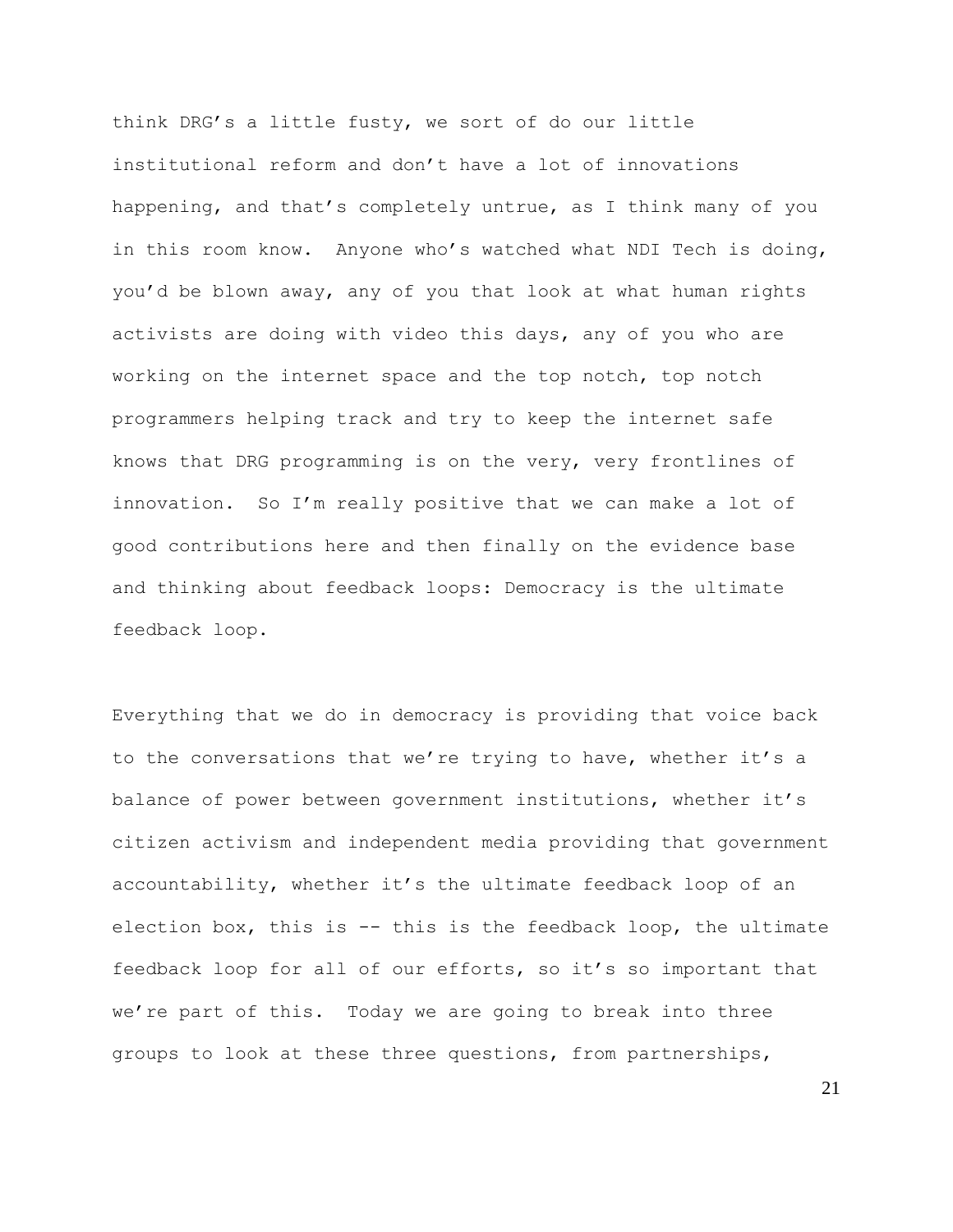innovation, and evidence base. I almost forgot that last one [laughs].

[laughter]

We, as a working group, explored a few questions and what we really want to hear from you are the questions you want us to answer as a working group. On the question of partnerships, from a DRG perspective, again we're very, very good at this, but I think we're looking broadly at it, but how do we help all partnerships across development really walk the democracy walk? How can we make sure they're bringing in that empowerment and that citizen voice to all of their work as we're looking at partnerships? That's one of the questions that we're asking.

On the innovation part, I think all of us have sort of been engaged on the social innovation camps and co-creation. The question is really where do we get an impact from that? Where are we finding the long-term sustainable impact after we've done these really innovative systems of thinking about the programming and how do we make sure we're getting long-term impact and then, going back to that other point, given that the technology can have both a positive and a negative effect, how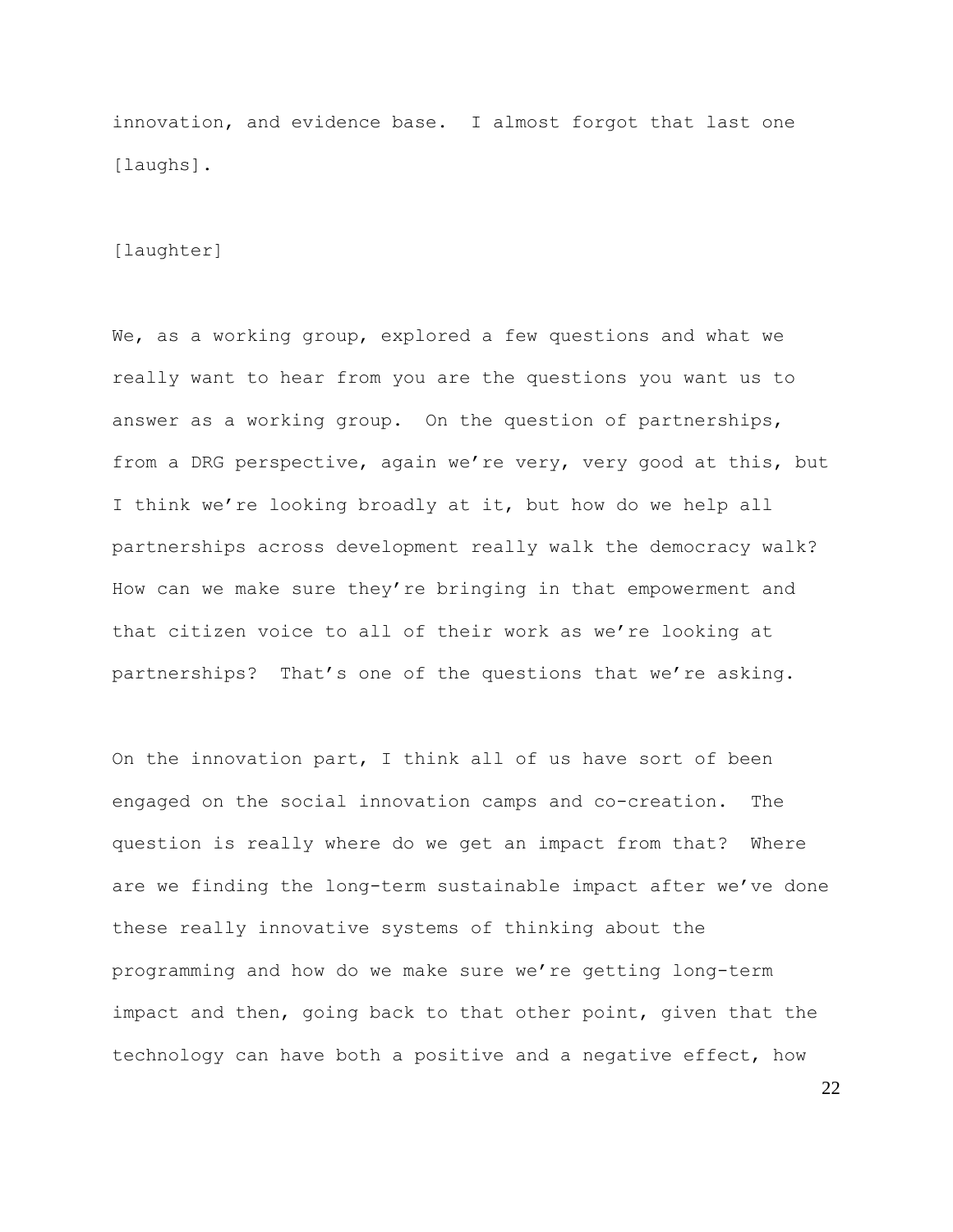do we mitigate those negative effects and keep the very, very good positive?

Gayle mentioned, on the evidence-based piece -- democracy piece is the hardest. How do we -- how do we, both as a sector, really grapple with the evidence base and how do we work with other sectors and across sectors to help make our case? Ultimately what we really want to do with these three new forms is really to get to the impact question. All of these changes, all of these different approaches, how can we have the biggest long-term, sustainable impact in the communities in which we work?

So we're looking forward to the work of three working groups here and I was told that I know what's going on, I don't really, but I know that they -- the you on your nametags have letters and if you're on those name  $--$  those letters  $--$  if you have a "P," you're supposed to stay in this room. If you have an "A," you're supposed to go to Hemisphere A and if you have a "B," you're supposed to go to Hemisphere B and I'm -- am I getting this right? I'm looking –

MALE SPEAKER: What's the -- what's the "P" stand for?